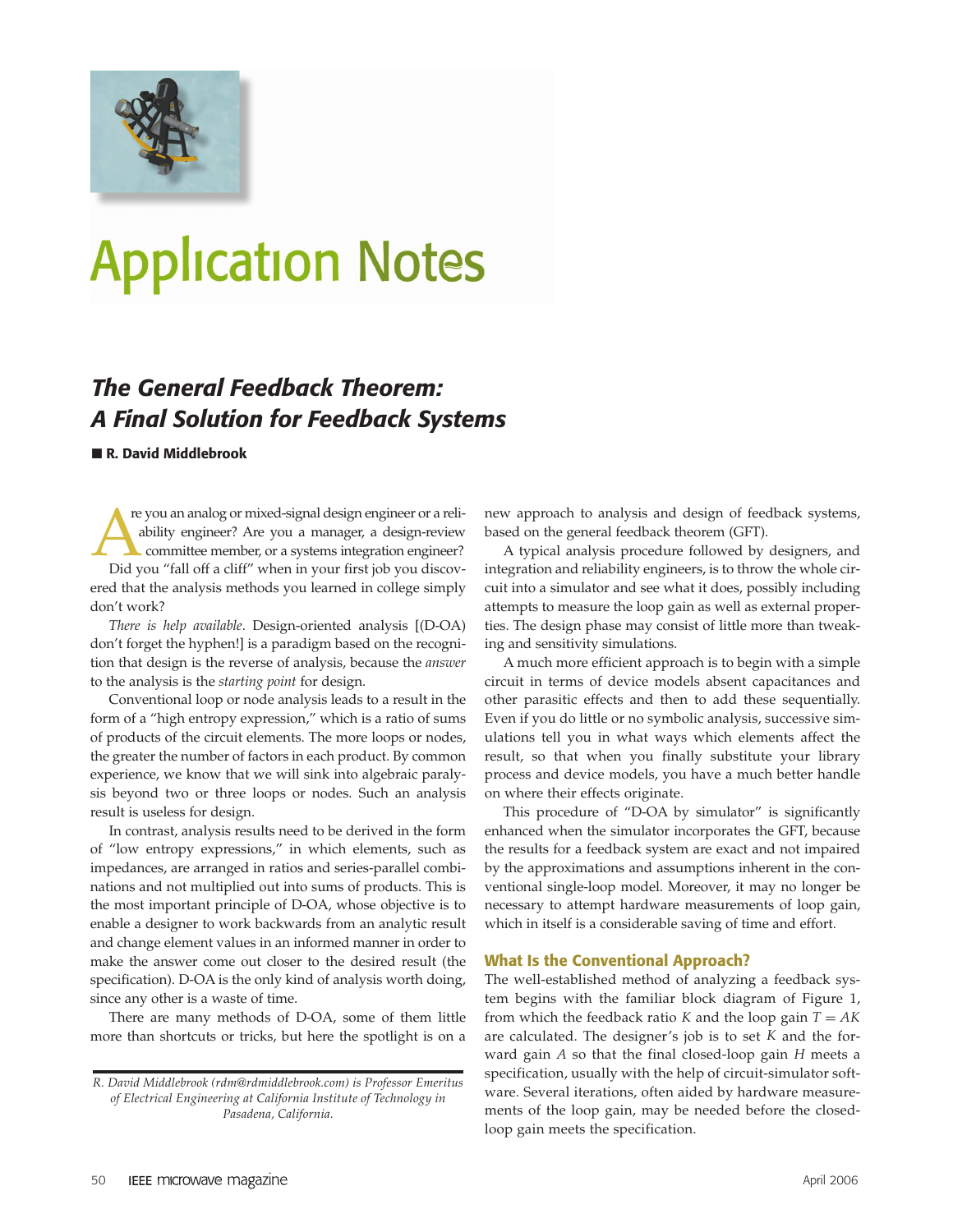

**Figure 1.** *The familiar single-loop block diagram of a feedback system. The arrowhead shapes imply that the signal goes only one way.*

Unfortunately, this approach can give incorrect results, stemming from the fact that the conventional block diagram of Figure 1 is an incomplete representation of the actual hardware system. Your immediate reaction to this allegation may be: "If I've noticed any discrepancies between the predicted and the actual results, they've been small enough to neglect, or I've just ignored them anyway."

Wouldn't it be better to be able to get the exact analysis results quickly and easily so that you could accurately predict the actual system performance? This desirable situation is now realized through use of the GFT.

Let's start by reviewing in more detail the conventional approach based on Figure 1, for which the closed-loop gain *H* (the "answer") is given by

$$
H = \frac{A}{1 + AK} = \frac{A}{1+T}.\tag{1}
$$

A "better" form is

$$
H = \frac{1}{K} \frac{AK}{1+AK} = H_{\infty} \frac{T}{1+T} = H_{\infty} \frac{1}{1+\frac{1}{T}} = H_{\infty} D, \quad (2)
$$

where

$$
H_{\infty} \equiv \frac{1}{K} \equiv \text{ideal closed-loop gain} \tag{3}
$$

$$
T \equiv AK \equiv \text{loop gain.} \tag{4}
$$

It is convenient to define a discrepancy factor *D* as a unique function of *T*

$$
D \equiv \frac{T}{1+T} \equiv \frac{1}{1+\frac{1}{T}} \equiv \text{discrepancy factor,}
$$
 (5)

so that the closed-loop gain *H* can be expressed concisely as

$$
H = H_{\infty}D. \tag{6}
$$

Form (2) is "better" because  $H_{\infty}$  represents the specification and is the only known quantity at the outset. So,

 $K = 1/H<sub>\infty</sub>$  is designed to meet the specification, and the only hard part is designing the loop gain *T* so that the actual closed-loop gain *H* meets the specification within the required tolerances. That is, the discrepancy factor *D* must be close enough to one over the specified bandwidth.

One of the principles of D-OA is embodied in (2) and (6), namely "Get the quantities you want in the answer into the statement of the problem as early as possible." In this case, *H*<sup>∞</sup> is the desired gain, and *D* is the discrepancy between  $H$ <sup>∞</sup> and the actual answer you're going to get. Equally important, *A* is banished from the answer, because it contributes only via *T*, and its own value is of no interest.

It is clear from (5) that *D* is a unique function of *T*, which has several useful consequences. First, when *T* is large,  $D \approx 1$ , which leads to the desired result that  $H \approx H_{\infty}$ . Second, when *T* is small,  $D \approx T$  and is small also, leading to a significant discrepancy between  $H_{\infty}$  and *T*.

Third, *where* the magnitude of *T* falls to one, the crossover frequency, marks the end of the frequency range over which *T* performs its useful function. *How T* crosses over determines the degree of peaking exhibited by *D* during its transition between one when *T* is large to *T* when *T* is small. According to (5), peaking in *D* is related to the phase margin of *T*, and translates by (6) directly to the closed-loop response *H*.

Thus, (5) and (6) expose the well-known unique relationship between loop gain phase margin and both the frequency and time domain responses of the closed-loop gain.

#### **What's Wrong with the Conventional Approach?**

The model of Figure 1 is incomplete because it does not account for bidirectional signal transmission in the boxes. In fact, the boxes are drawn as arrowheads on purpose to emphasize that reverse transmission is excluded. If both boxes have reverse transmission, there is also a nonzero reverse-loop gain, and it is convenient to lump together all the properties omitted from this block diagram under the label *nonidealities.* Consequently, all analysis based on this model also ignores the nonidealities.

In most textbooks and handbooks you can find whole sections that postulate a model in which each box of Figure 1 is replaced by a two-port model, thus retaining the bidirectionality of a real circuit. However, there are several disadvantages to this approach:

- 1) Four different sets of two-port models are required to represent the four possible feedback configurations: shunt-shunt, series-shunt, etc., and in three of the four, the model itself is still inaccurate because common-mode gain is ignored.
- 2) Even though the nonidealities are incorporated in the model, how do you account for their effects upon the loop gain and the closed-loop response?
- 3) Because the circuit elements are buried inside the twoport parameters, which are themselves buried in expressions for the loop gain and closed-loop gain, the results are high entropy expressions and are essentially useless for design.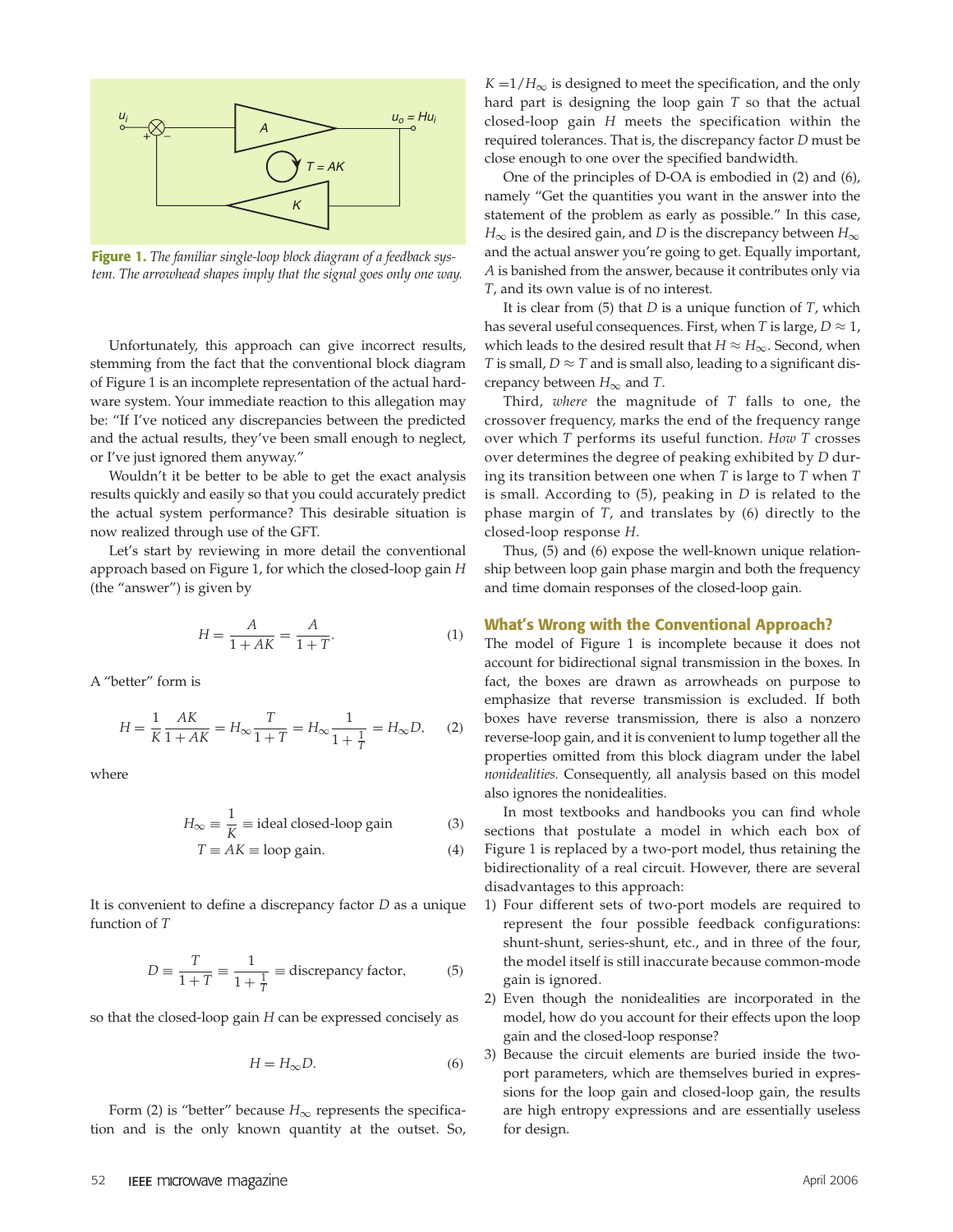#### **The Dissection Theorem Is a Completely General Property of a Linear System Model**

The GFT sweeps away all the a priori assumptions and approximations inherent in the previously described conventional approach and produces low entropy results directly in terms of the circuit elements. This is accomplished because the GFT does not start from a block diagram model but is developed from a very basic property of a linear system, the dissection theorem.

The dissection theorem says that any "first level" transfer function (TF) *H* of a linear system can be dissected into a combination of three "second level" TFs *TF*1, *TF*2, and *TF*3 according to

$$
H = TF1 \frac{1 + \frac{1}{TF3}}{1 + \frac{1}{TF2}}.
$$
 (7)

These TF symbols are intentionally anonymous so that different physical significances can be assigned later.

The second-level TFs are calculated in terms of an injected test signal *uz*, as shown in Figure 2. The injected test signal sets up *ux* going "forward" towards the output *uo*, and *uy* going "backward" towards the input  $u_i$ , such that  $u_x + u_y = u_z$ , in which *ux*, *uy*, *uz* may be all voltages or all currents, and *ui* and *uo* can independently be a voltage or a current.

The second level TFs are defined by

$$
TF1 \equiv \left. \frac{u_o}{u_i} \right|_{u_y=0} \, TF2 \equiv \left. \frac{u_y}{u_x} \right|_{u_i=0} \, TF3 \equiv \left. \frac{u_y}{u_x} \right|_{u_o=0}, \tag{8}
$$

and the first-level TF *H* is simply the output divided by the input (the "gain") in the absence of the test signal:

$$
H \equiv \left. \frac{u_0}{u_i} \right|_{u_2 = 0} . \tag{9}
$$

In (8), *TF*2 is the ratio of the signal going backward to the signal going forward from the test signal injection point, under the condition that the original input signal is zero. This is a "single injection" (si) calculation, the familiar method by which any TF is calculated.

*TF*1 is the ratio of the output to the input when  $u<sub>y</sub>$  is nulled, a condition that is established by adjustment of the test signal  $u_z$  so that its contribution to  $u_y$  is exactly equal and opposite that from *ui*. This is a less familiar "null double injection" (ndi) calculation. Note that, while *H* and *TF*1 are both ratios of out-



**Figure 2.** *General model of a linear system with input ui and output uo and an injected test signal uz.*

put to input, their values are different because, even if the input *ui* is the same, the *uo* for *TF*1 contains a component due to  $u_z$  that is absent in the  $u_0$  for *H*.

An ndi *calculation* is made after an ndi *condition* has been established and is always *easier and simpler* than an si calculation. This is not an accident: any element in the system that supports a null signal might as well not be there and does not appear in the calculation or in the result. Also, you don't have to know what the relation between the two injected signals is; all you have to know is the equivalent information that the null exists. To emphasize this, consider the way to make the null self-adjusting shown in Figure 3: the imaginary infinite gain amplifier automatically nulls  $u_y$ , and to calculate *TF*1 from (8), you simply use the fact that  $u_y$  is nulled, and you don't have to know what  $u_z$  is. The method of Figure 3 can be implemented in a circuit simulator, since the "nulling amplifier" bandwidth is infinite, even if its gain is not.

The *TF*3 in (8) is also an ndi calculation, and no further explanation is necessary. The (different) ndi condition can be established by connecting the nulling amplifier input to *uo* instead of to *uy*.

If you're not familiar with the dissection theorem, you can easily verify (7) by setting up a set of equations that represent the properties of a linear system containing two independent sources *ui* and *uz*:

$$
u_x = \mathcal{A}u_0 + \mathcal{B}u_2 \tag{10}
$$

$$
u_y = Cu_i + Du_z \tag{11}
$$

$$
u_z = u_x + u_y. \tag{12}
$$

You can evaluate the TFs of (8) and (9) in terms of the *A*, *B*, *C*, *D* coefficients. For example, to find *TF1*, set  $u_y = 0$ in (11) and solve for the ratio  $u_z/u_i = -C/D$  that nulls  $u_y$ . In (10),  $u_x = u_z$  by virtue of  $u_y = 0$  in (12). Thus,  $u_0 = (1 - \mathcal{B})u_z/\mathcal{A}$ . Finally, substitute  $u_z/u_i = -\mathcal{C}/\mathcal{D}$  to get  $TF1 = (B - 1)C/AD$ . Likewise, find *TF2* and *TF3*, and insert all three TFs into (7) to confirm that the result for *H* is the same as that obtained directly from (10)–(12) by setting  $u_z =$ 0, which makes  $u_x = -u_y$  and  $H = -C/A$ .

#### **What Is the Dissection Theorem Good for?**

The dissection theorem is completely general, the only constraint being that it applies to linear systems. As with most theorems, the important thing is what is it good for, and how do you use it?



**Figure 3.** *How to set up an ndi condition: uy is automatically nulled.*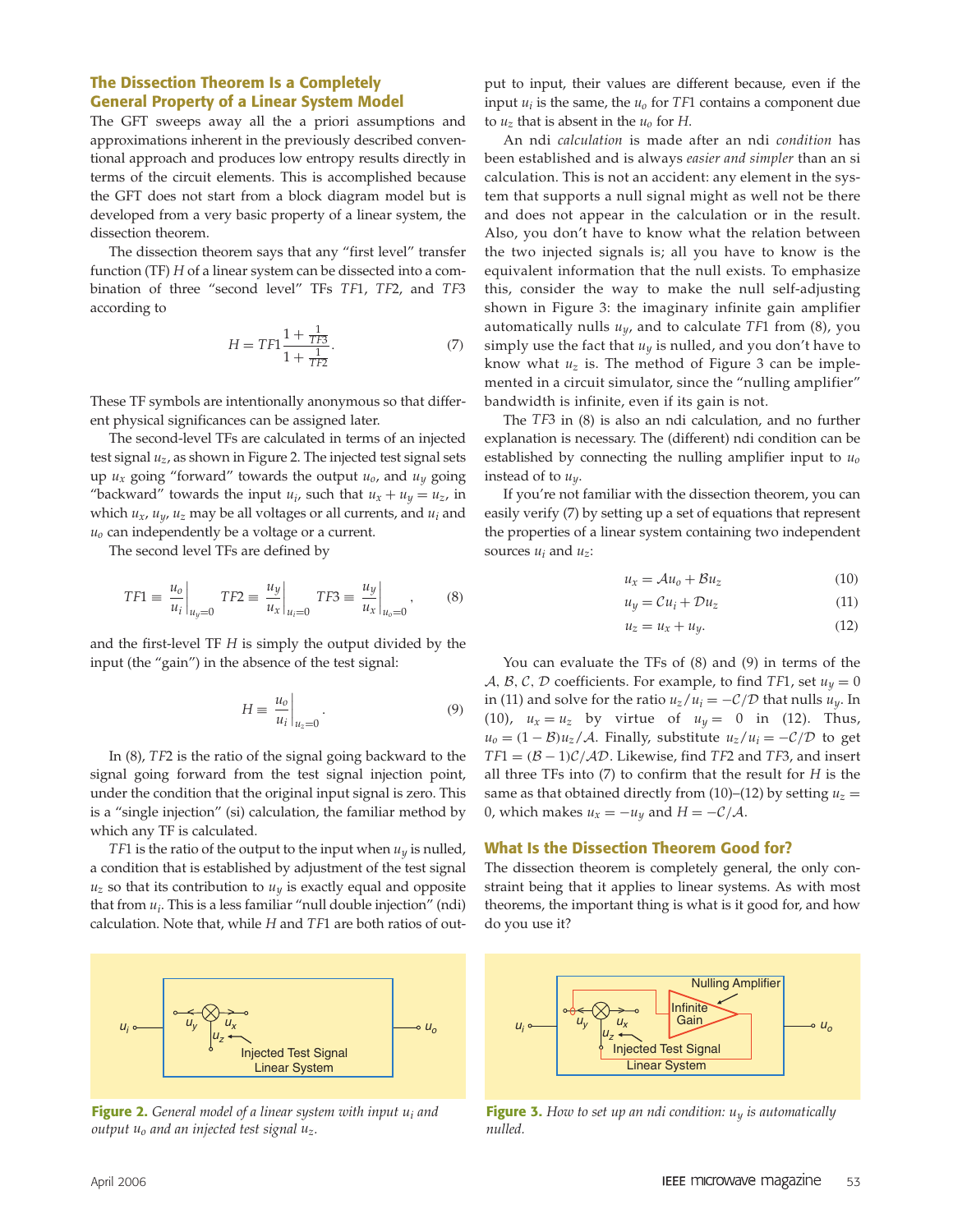

**Figure 4.** *This augmented block diagram with anonymous TFs represents the dissection theorem (7).*



**Figure 5.** *When the test signal is injected inside the loop at the errorsumming point, the dissection theorem of (7) becomes the GFT (15).*



**Figure 6.** *This block diagram for the GFT is a morphed version of Figure 4, in which Tn (or H*0*) represents the main effects of the nonidealities.*

At first sight, you might think that replacing one calculation by three is a step in the wrong direction. On the contrary, since (7) is itself a low entropy expression, the influences of *TF*2 and *TF*3 in modifying *TF*1 are exposed, which is helpful design-oriented information. Moreover, since two of the three second-level definitions of (8) are ndi calculations, the dissection theorem replaces a single complicated calculation by three potentially simpler calculations, thus implementing another of the principles of D-OA: "divide and conquer."

Nevertheless, these are minimum benefits, and much greater benefits accrue if the second-level TFs have useful physical interpretations. Thus, the second level TFs (8) themselves contain the useful design-oriented information, and you may never need to actually substitute them into (7). For example, if *TF2*, *TF3*  $\gg$  1, *H*  $\approx$  *TF1*.

How do we determine the physical interpretations of (8)? In the above discussion based on Figure 2, nothing was said about *where* in the system model the test signal is injected. Different test-signal injection points define different sets of coefficients  $A, B, C, D$  and, hence, different sets of second level TFs. However, when a mutually consistent set is substituted into (7), the *same H* results:

$$
H = T F 1 a \frac{1 + \frac{1}{T F 3a}}{1 + \frac{1}{T F 2a}} = T F 1 b \frac{1 + \frac{1}{T F 3b}}{1 + \frac{1}{T F 2b}} = \dots
$$
 (13)

Therefore, the *key decision* in applying the dissection theorem is choosing a test signal injection point so that at least one of the second level TFs has the physical interpretation you want it to have.

#### **The Dissection Theorem Can Morph into the Extra Element Theorem**

For example, if the injection point is chosen so that  $u_y$  goes into (voltage across, or current into) a single impedance *Z*, (7) becomes

$$
H = H|_{Z=\infty} \frac{1 + \frac{Z_u}{Z}}{1 + \frac{Z_d}{Z}},\tag{14}
$$

in which  $Z_d$ ,  $Z_n$  are respectively the driving-point impedance and the null driving-point impedance seen by *Z*, and  $H|_{Z=\infty}$  is the value of *H* when *Z* is infinite. In this form, the dissection theorem becomes the extra element theorem (EET), of which a useful special case is when *Z* is the only capacitance in an otherwise resistive circuit. Then,  $H|_{Z=\infty}$  is the first level TF (the "gain") when the capacitance *C* is absent (zero), and the pole and zero are exposed directly as  $1/CR_d$  and  $1/CR_n$ .

The EET will not be further discussed here, because the spotlight is on another example of the choice of injection point.

#### **The Dissection Theorem Can Morph into the GFT**

It is easy to see that the block diagram of Figure 4 represents (7) and is immediately recognizable as an augmented version of the conventional feedback block diagram of Figure 1, which represents (2). So, where does the test signal have to be injected so that *TF*1 has the physical interpretation of *H*∞?

The answer is obvious: since  $H_{\infty}$  is *H* when the error signal vanishes (infinite loop gain), and *TF*1 is *H* when *uy* is nulled, then *uz* must be injected at the error summing point so that  $u<sub>V</sub>$  represents the error signal.

At the same time, this makes *TF*2 have the physical interpretation of the loop gain *T*, since the test signal injection point is inside the loop.

Finally *TF*3, which does not have a corresponding appearance in Figure 1, is a new TF that can be designated  $T_n$ , since by (8) it is defined as a loop gain with *uo* nulled.

Following the above procedure, (7) becomes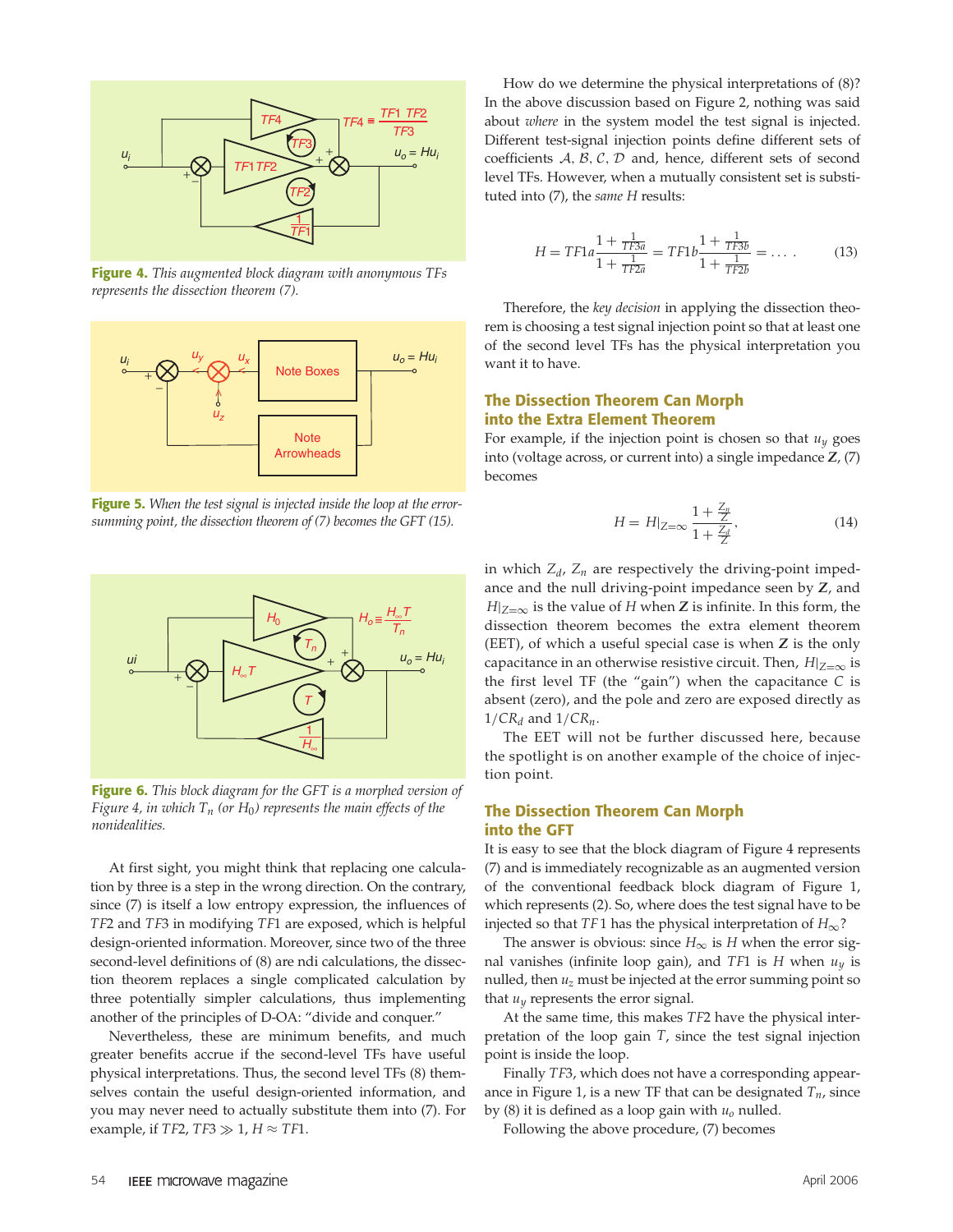

**Figure 7.** *A simple feedback amplifier model with the error voltage and the error current identified.*

$$
H = H_{\infty} \frac{1 + \frac{1}{T_n}}{1 + \frac{1}{T}},
$$
\n(15)

and, in this form, the dissection theorem becomes the GFT. For the second-level TFs to have the desired physical interpretations  $TF1 = H_{\infty}$ ,  $TF2 = T$ ,  $TF3 = T_n$ , the test signal  $u_z$ must be inside the loop and at the error summing point, as illustrated in Figure 5. Then, (8) becomes

$$
H_{\infty} \equiv \frac{u_0}{u_i} \bigg|_{u_y = 0} \ T \equiv \frac{u_y}{u_x} \bigg|_{u_i = 0} \ T_n \equiv \frac{u_y}{u_x} \bigg|_{u_0 = 0} \ . \tag{16}
$$

With  $H_{\infty}$ , *T*, and  $T_n$  calculated from (16), the result (15) is represented by the "augmented" block diagram of Figure 6.

Because, superficially, Figure 6 differs from Figure 1 only in the presence of an additional block that contains the nonidealities, it is important to emphasize the fundamental difference between the conventional approach and that based on the GFT.

In the conventional approach, the block diagram of Figure 1 is the *starting point*, in which reverse transmission in both boxes is ignored, and the result (2) is developed from Figure 1.

In the GFT approach, Figure 5 is the *starting point*, and the result (15) is developed from (16) directly from the complete circuit *without any assumptions or approximations.* Since (15) is represented by Figure 6, the block diagram of Figure

6 is *part of the result*. The boxes in Figure 6 are unidirectional and *do not necessarily correspond to any separately identifiable parts of the circuit*. The values of these boxes, expressed in terms of the second level TFs  $H_{\infty}$ , *T*, and  $T_n$ , *automatically incorporate* any nonidealities that may be present in the actual circuit.

Although the augmented block diagram exhibits a "loop," it represents any linear system even if there is not a physically discernible loop. An example is a Darlington follower, for which the GFT affords a means of investigating the wellknown potential instability.

It is apparent that the null loop gain  $T_n$  contains the firstorder effects of nonidealities, although there may also be second-order effects upon the loop gain *T*. Thus, the *T* in (2) may not be the same as *the correct T* in (15).

Since it was convenient in (5) to introduce the discrepancy factor *D* as a unique function of *T*, it is likewise useful to introduce the null discrepancy factor *Dn* as a unique function of *Tn*, according to

$$
D_n \equiv \frac{1 + T_n}{T_n} \equiv 1 + \frac{1}{T_n} \equiv \text{null discrepancy factor} \quad (17)
$$

so that the final result for the first level TF *T* can be written

$$
H = H_{\infty} D D_n. \tag{18}
$$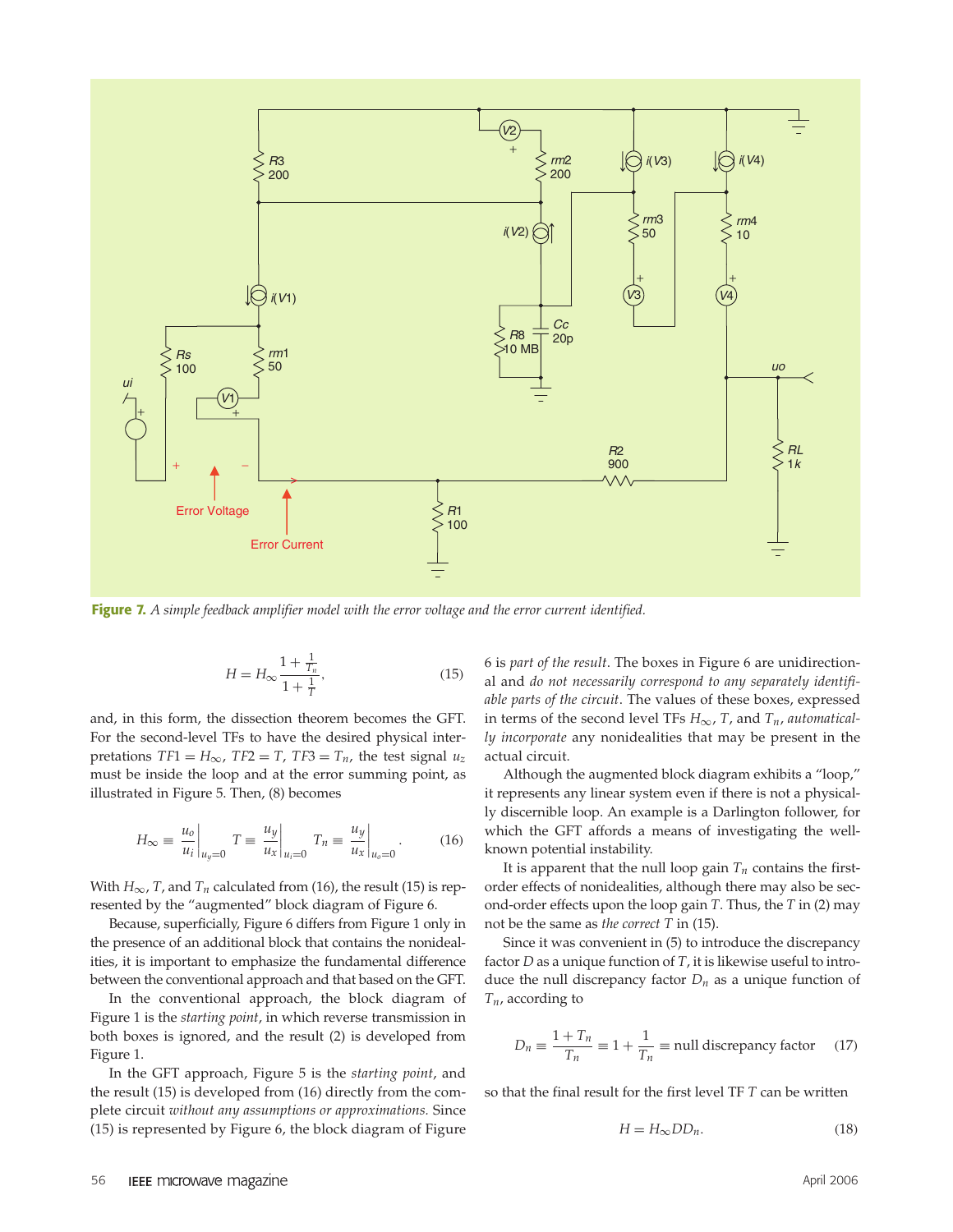

**Figure 8.** *The crucial step: choose the test signal injection point inside the loop so that vy is the error voltage and iy is the error current.*

The importance of this result is that the familiar tenet must be modified: *the closed-loop frequency domain and time domain responses are no longer uniquely determined by the loop gain T and its phase margin.* Instead, these responses are modified by a noninfinite value of the null loop gain  $T_n$  via a nonunity value of the null discrepancy factor *Dn*.

Calculation of the second level TFs  $H_{\infty}$ , *T*, and  $T_n$  can be done symbolically, or numerically by use of a circuit simulator. The Intusoft ICAP/4 simulator incorporates GFT templates that apply a voltage or current test signal, set up the appropriate si and ndi conditions, and perform the required calculations. As a user, all you have to do is choose the proper test-signal injection point, which is inside the loop at the error-summing point.

However, before proceeding to a circuit example, it is necessary to make an extension of the dissection theorem.

#### **The GFT for Two Injected Test Signals Is the "Final Solution"**

From Figure 2, the Dissection Theorem was developed in terms of a single injected test signal *uz*, but a general version can be developed in terms of any number of test signals injected at different points. The EET interpretation in terms of N test signals becomes the NEET, and, although this is "NEET," it won't be discussed further here.

For the GFT interpretation, the most useful version employs two injected test signals, a voltage *ez* and a current *jz*, both injected at the error-summing point. This is because, to make  $H_{\infty}$  equal to  $1/K$ , the ideal closed-loop gain, both the error voltage  $v_y$  and the error current  $i_y$  have to be nulled simultaneously.

For dual voltage and current injected test signals at the error-summing point, the GFT of (7) *remains exactly the same*, except that the *definitions* of the TFs are extended. In particular,

$$
H_{\infty} \equiv \left. \frac{u_0}{u_i} \right|_{v_y, i_y = 0},\tag{19}
$$

which says that  $H_{\infty}$  is established by the double-null tripleinjection (dnti) condition that *ez* and *jz* are mutually adjusted with respect to  $u_i$  so that  $v_y$  and  $i_y$  are both nulled. The definitions of  $T$  and  $T_n$  are each extended to a combination of voltage and current loop gains established by ndi conditions for *T* and by dnti conditions for  $T_n$ . These definitions are not displayed here because the circuit examples will be treated by use of the Intusoft ICAP/4 GFT templates, in which all the calculations needed for dual test signal injection are included and are, therefore, transparent to the user.

Are dnti calculations even easier than ndi calculations? Absolutely: the more signals are nulled, the more circuit elements do not appear in the answer. This constitutes another round of the "divide and conquer" approach: you make a *greater* number of *less* complicated calculations.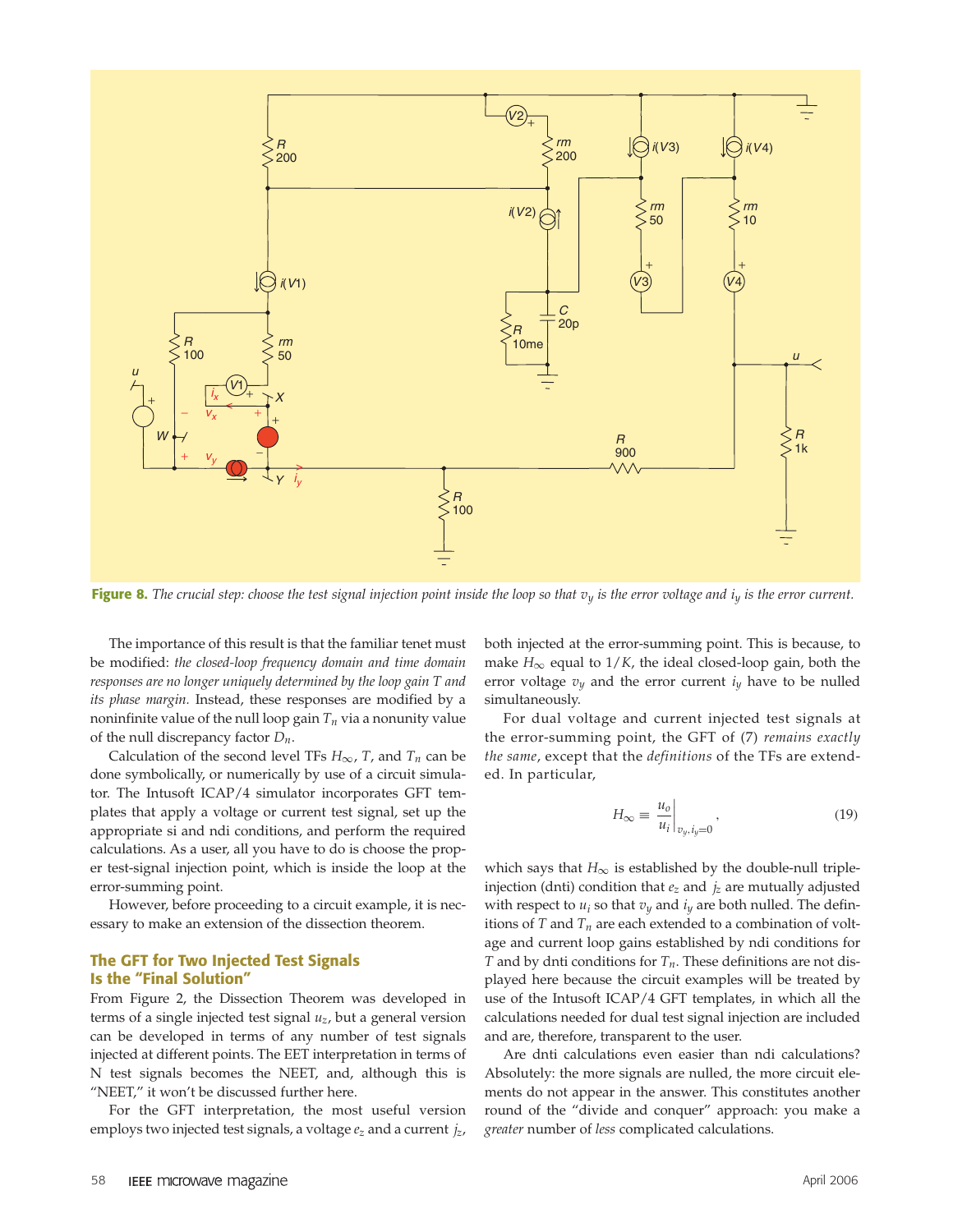

**Figure 9.** *An Intusoft ICAP/4 GFT template provides the injected test signals ez and jz, and performs the simulations and postprocessing required to obtain*  $H_{\infty}$ , *T*, and  $T_n$ , and hence H, for the GFT of (15).

#### **How to Use a Circuit Simulator Incorporating GFT Templates**

In any case, if you're going to use a circuit simulator rather than doing symbolic analysis, all you need to do is choose an injection point inside the loop at the errorsumming point, plus select the appropriate GFT template according to whether single or dual test signal injection is required to null simultaneously the voltage and current error signals. The template does simulation runs to calculate the second-level TFs  $H_{\infty}$ , *T*, and  $T_n$  in (15) and does postsimulation calculations to produce the discrepancy factors *D* and *Dn* in (18).

#### **A Simple Feedback Amplifier Example**

A series-shunt feedback amplifier circuit model is shown in Figure 7. The forward path is a simplified model of a typical integrated circuit (IC) in which voltage gain is

achieved in the first two stages, which may be differential, and current gain is achieved in the final Darlington follower stage. In this first example, the frequency response is determined by the sole capacitance *Cc*. Each active device is repre-



**Figure 10.** *The expectations are borne out:*  $H_{\infty}$  *is flat at 20 dB, and T has a single pole. The null loop gain*  $T_n$  *is not infinite because of nonzero reverse transmission through the feedback path (a feedforward path).*

sented by a simple bipolar junction transistor (BJT) T-model, which has the advantage of also representing a field-effect transistor (FET) by setting the drain current equal to the source current, as is done in this example.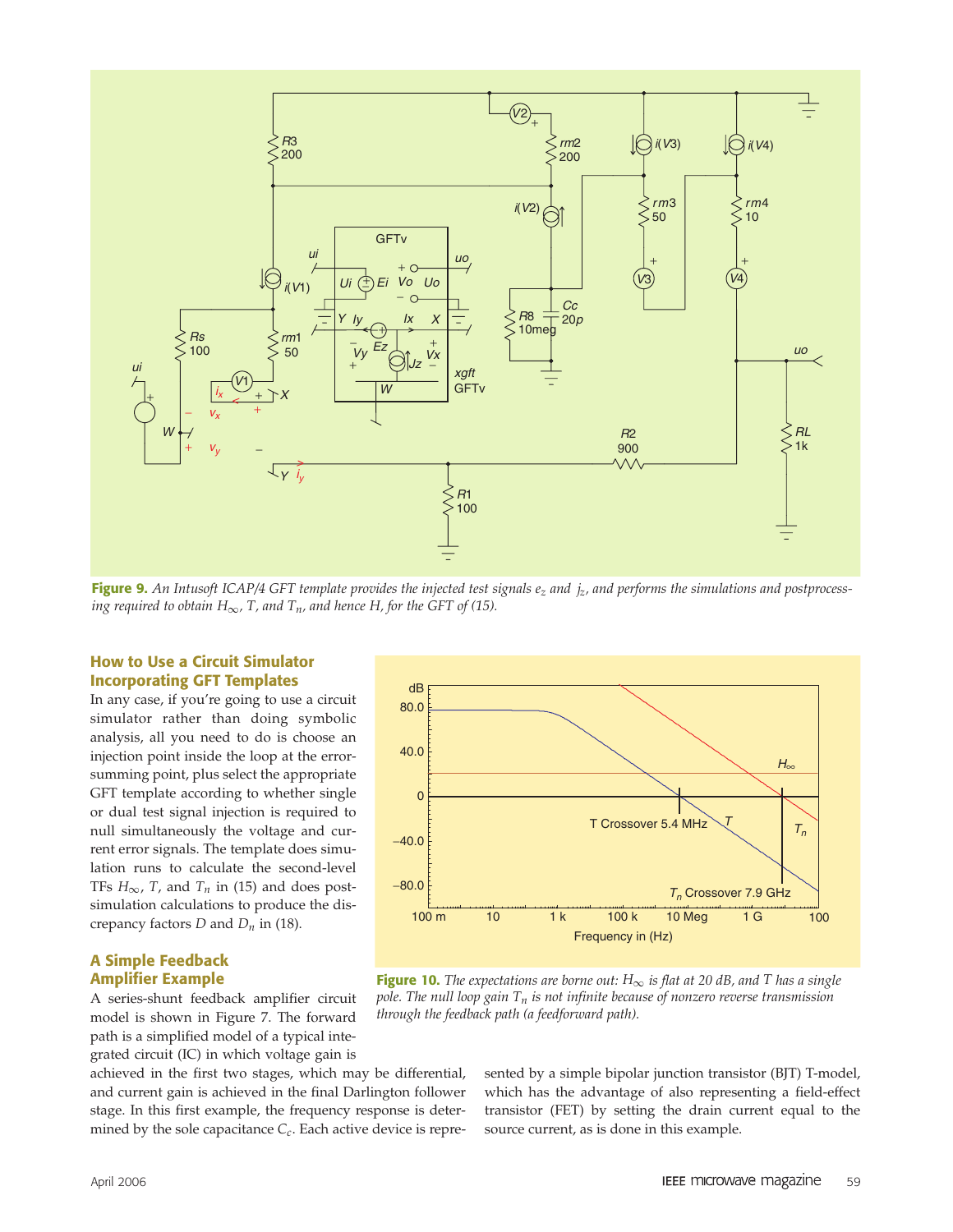

**Figure 11.** *T and Tn replaced by their corresponding discrepancy factors*  $D = T/(1 + T)$  *and*  $D_n = (1 + T_n)/T_n$ . *The normal closed-loop gain*  $H = H_{\infty} D D_n$  *differs from*  $H_{\infty}$  *not only because of D, but also because of D<sub>n</sub>, although this effect is small.*

To apply the GFT, the crucial first step is to choose the test signal injection point that makes  $H_{\infty}$ , *T*, and  $T_n$  have the desired interpretations of ideal closed-loop gain, loop gain, and null loop gain.

The error voltage is the voltage between the input and the fed back voltage at the feedback divider tap point, labeled *vy* in Figure 7. The error current is the current drawn from the feedback divider tap point, labeled *iy* in Figure 7. The test signals *ez* and *jz* are to be injected inside the loop so that  $v_x$  and  $i_x$  are the driving signals for the forward path, as shown in Figure 8. Thus, the test signal configuration meets the two conditions that injection occurs at the error-summing point, and is inside the loop, implementing the general model of Figure 5.

To invoke the GFT template, the appropriate dual-injection icon is selected and connected to provide the test signals *ez* and *jz*, as in Figure 9. The icon also provides the system input signal *ei* and observes the output signal *vo*, because it has to adjust the test signals relative to the input to establish various nulls, one of which is the output signal.

Another principle of D-OA is "figure out as much as you can about the answer before you plunge into the analysis."

In this case, we expect  $H_{\infty}$  to be  $1/K$ , the reciprocal of the feedback ratio that was initially chosen to meet the system specification, because

the injection configuration was specifically set up to achieve this. Here,  $1/K = (R_1 + R_2)/R_1 = 10 \Rightarrow 20 \text{ dB}$ , flat at all frequencies.

We expect *T* to be large at low frequencies and to have a single pole determined by *Cc*. Consequently, *D* will be flat at essentially 0 dB at low frequencies, with a pole at the crossover frequency of *T*, beyond which *D* will be the same as *T*.

We expect  $T_n$  to be noninfinite and, consequently,  $D_n$  to be not 0 dB, because there is nonzero reverse transmission through

# **Celebrating the Vitality of Technology**

### **PROCEEDINGS OF THE IEEE**



No other publication keeps you in touch with the evolving world of technology better than the Proceedings of the IEEE.



Every issue of the Proceedings of the IEEE examines new ideas and innovative technologies to keep you up to date with developments within your field and beyond. Our unique multidisciplinary approach puts today's technologies in context, and our quest editors bring you the expert perspective you need to understand the impact of new discoveries on your world and your work.

Enrich your career and broaden your horizons. Subscribe today and find out why the Proceedings of the IEEE is consistently the most highly cited general-interest journal in electrical and computer engineering in the world!\* \*Source: ISI Journal Citation Report (2002)

Call: +1 800 678 4333 or +1 732 981 0060 Fax: +1 732 981 9667 Email: customer-service@ieee.org www.ieee.org/proceedings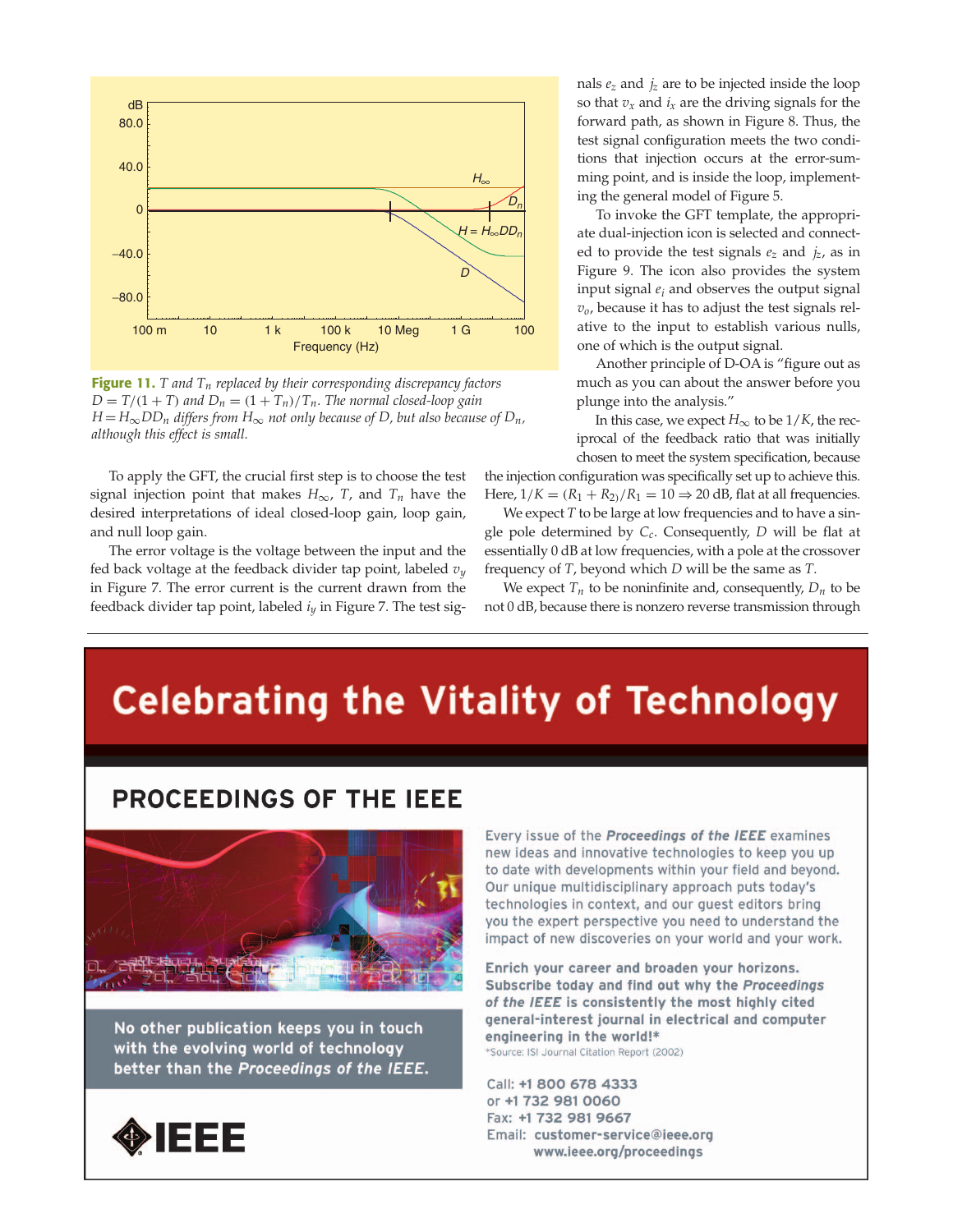the feedback path. That is, if the forward path through the active devices dies, the input signal  $e_i$  can still reach the output  $v_0$  by going through the feedback path in the "wrong" direction. The principal benefit of the GFT is to permit calculation of this effect, which is not accounted for in the conventional model, in order to determine whether or not it is significant.

The GFT results for the three second-level TFs for the model of Figure 9 are shown in Figure 10, and the expectations are indeed borne out. The results are repeated in Figure 11 with the loop gains replaced by their corresponding discrepancy factors,

both of which are essentially 0 dB at low frequencies. Also shown is the final result for the first level TF *H*, the closed-loop gain, which from (18) is the direct superposition of the  $H_{\infty}$ , *D*, and *Dn* graphs.

This final result shows that the bandwidth of *H* is determined by the *T* crossover frequency, as in the conventional approach, and that reverse transmission ("wrong way") through the feedback path does not have any significant effect until the much higher null loop gain crossover frequency.

#### **A More Realistic Feedback Amplifier Model**

The more interesting model of Figure 12 includes two added capacitances for each active device. This is a much more realistic model, and, of course, library device models can be substituted. What are our expectations for the results in comparison with those for Figure 9?

Since all the extra elements are capacitances, we expect the low-frequency properties to remain the same, but the dominant pole, and, hence, the loop gain crossover frequency would be lowered. Therefore, to enable a more meaningful comparison between the two circuits,  $C_c$  in Figure 12 has been reduced sufficiently to preserve the same loop gain crossover frequency. Nevertheless, the extra capacitances create more poles and zeros, so the high-frequency loop gain is expected to be more complicated.

The major consequence of the presence of the extra capacitances is that there is now a second feedforward path (through a string of capacitances), in addition to that through the feedback path in the "wrong" direction, through which the input

signal can reach the output. Also, there is now nonzero reverse transmission through the forward path, which in turn creates a nonzero reverse loop gain. It is not necessary to separate these nonidealities, because they are all automatically accounted for in the calculation of the loop gain (usually little effect) and in the null loop gain (the major effect).

The quantitative results of the GFT template simulations for Figure 12 shown in Figures 13 and 14 bear out the expectations. The null loop gain crossover frequency is drastically lowered, and even though the magnitude of the null discrepancy factor

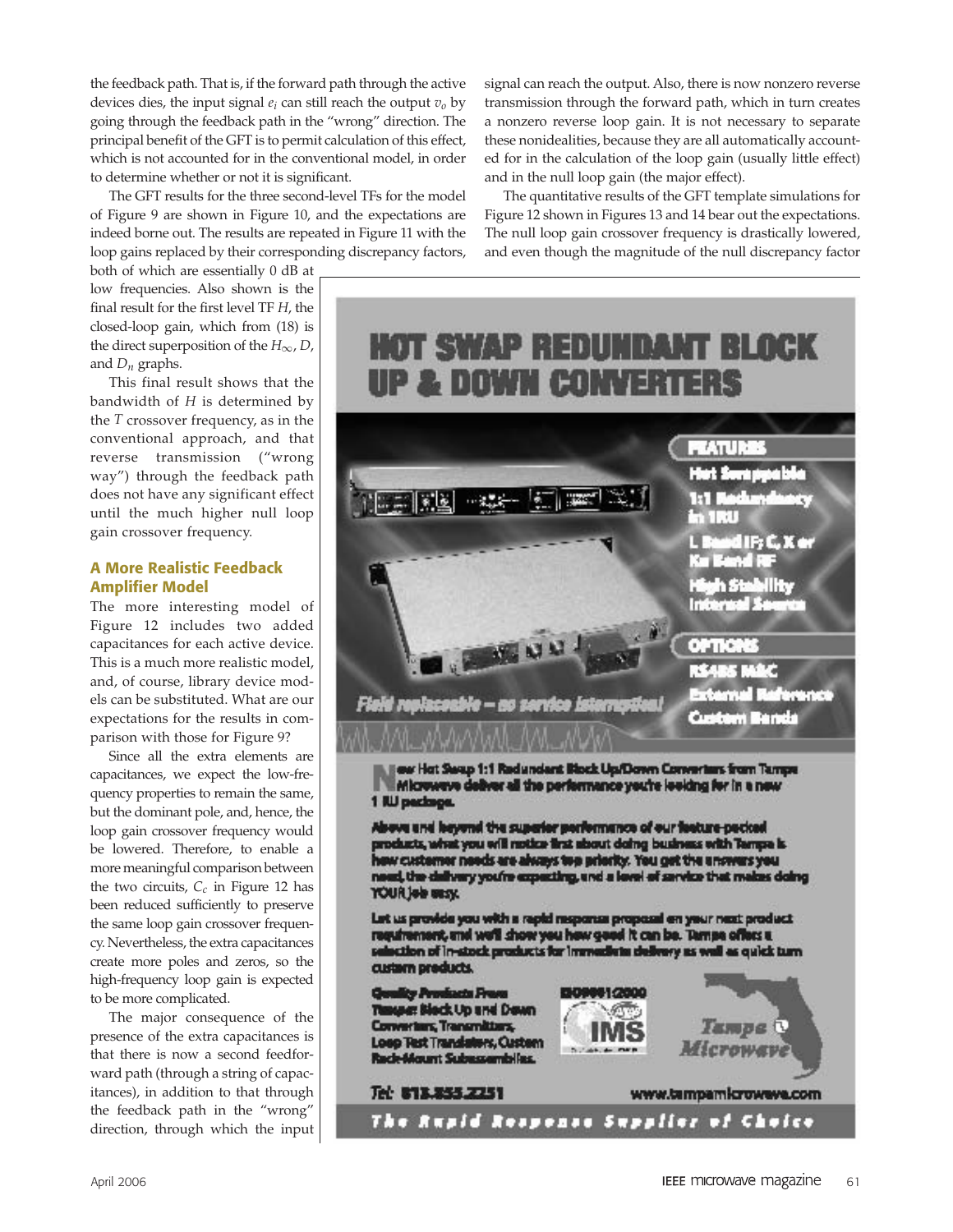

**Figure 12.** *A more realistic model than Figure 7, with two capacitances added per active device (library models, of course, could be substituted).*



**Figure 13.** *There is now an additional feedforward path, nonzero reverse transmission through the forward path, and nonzero reverse loop gain, causing the null loop gain crossover frequency to be much lower.*

 $D_n$  is 0 dB at both ends of the frequency range, its phase undergoes a huge lag that is transferred directly into a correspondingly huge phase lag in the final closed-loop gain *H*.

Although the magnitude of *H* at high frequencies may not be of much interest in the frequency domain, its corre-

sponding phase has a controlling effect in the time domain. The step responses of the circuits of Figures 9 and 12 are shown in Figure 15. The huge phase lag of *H* at high frequencies for the circuit of Figure 12 causes the expected delay in the step response; however, the ensuing rise time is *shorter* than for Figure 9, with the perhaps unexpected beneficial result that the final value is achieved *sooner* for Figure 12 than for Figure 9.

The bottom line is that the GFT of (28), whose principal difference from (6) of the conventional approach is the presence of the null discrepancy factor  $D_n$ , predicts a substantial modification of the closed-loop performance *H*. The nonidealities represented by  $T_n$  or  $D_n$  are *always present* in a realistic model of an electronic feedback system, and in at least some respects, can actually *improve* rather than degrade the performance. This rare exception to Murphy's law provides added incentive to utilize the GFT.

A method of finding loop gain from a voltage loop gain  $T_v$  and a current loop gain  $T_i$  calculated successively from single voltage and current injected test signals has been quite widely adopted since it was proposed in 1975. The formula is